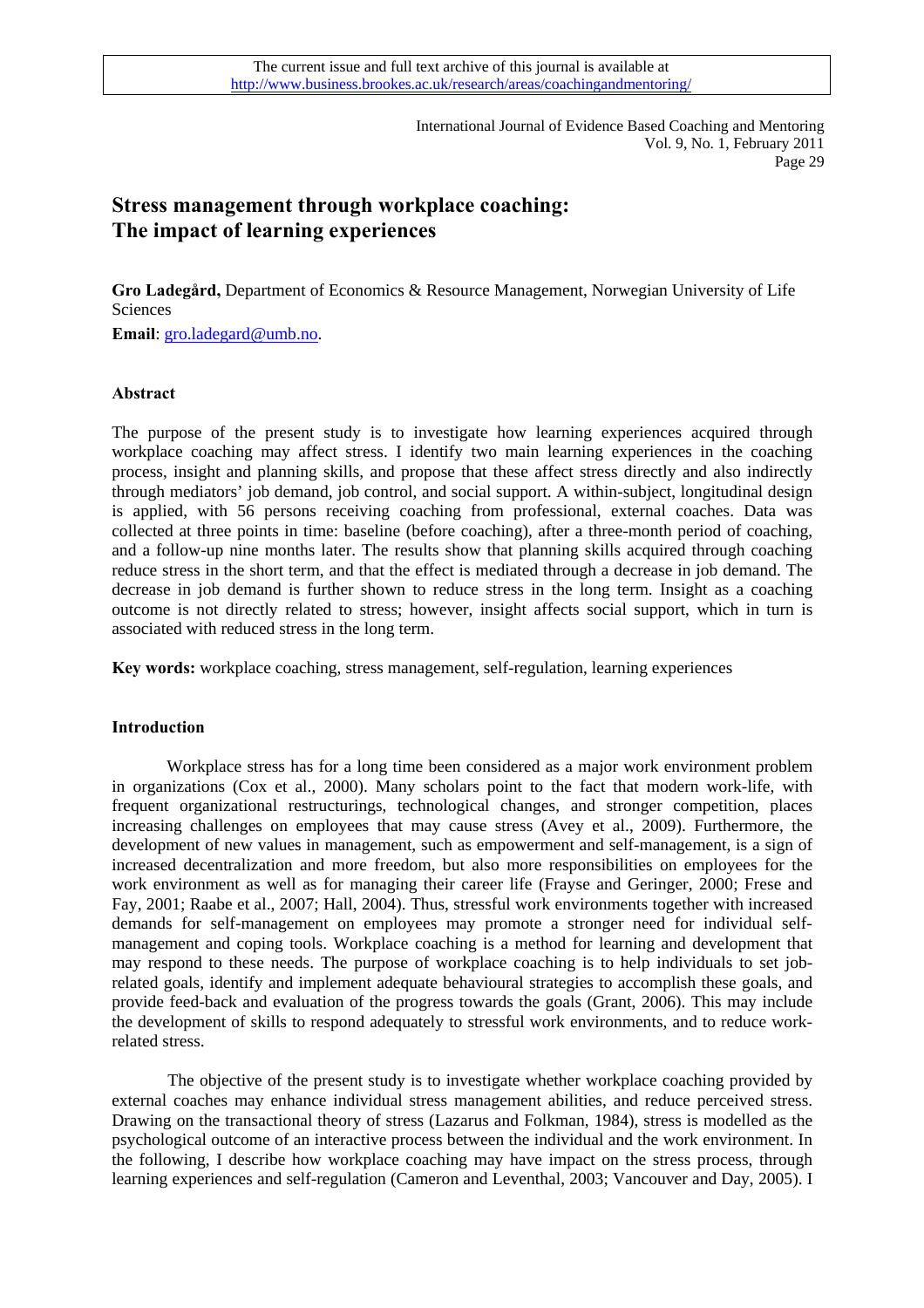further develop and test hypotheses on how the learning experiences may affect stress, both directly and indirectly through specific work environment variables. The paper concludes with a discussion of the theoretical and practical implications of the findings, with a particular focus on the potential usefulness of workplace coaching as a tool for learning and development of individual stress management abilities.

### **Theory**

### *The transactional model of stress*

There is a significant amount of research into stress and coping (e.g. Avey et al., 2009; Shimazu et al., 2005). The transactional model of stress and coping addresses the stress process as an ongoing relationship between the individual and the environment, where individual perceptions and interpretations of the immediate environments play a central role in creating psychological stress (Edwards, 1992; Lazarus and Folkman, 1984). Stress occurs when the perceived demands in the work environment (stressors) exceed the person's perceived resources over time (Lazarus, 1990). According to transactional theory, the consequences of work stressors will differ between individuals, as they are mediated by two subjective elements: appraisals and coping. First, the work environments are interpreted and evaluated by the individual, based on own values and beliefs. This is called primary appraisal, and the results of the appraisal will differ between individuals, as some will interpret the work environments as more demanding and negative than others. Second, individuals will search for and evaluate personal resources and strengths to cope with the stressful environments; this is called the secondary appraisal. Subsequently, based on these appraisals, the individual will choose a strategy for coping. A central assumption in transactional theory is that the process is recursive, such that the coping activities and the resulting psychological stress will feed back to the appraisal processes, and change the perceptions of both the environments and the individual resources. Consequently, time is an important factor in the theory, as perceptions and evaluations of the work environment – and thereby stress - may change as a result of coping efforts over time (Edwards, 1992; Lazarus, 1990).

The transactional model of how stress occurs may also be applied to explore how stress can be managed and reduced. Workplace coaching may have impact on all three elements in the stress process, as the aim of coaching is to raise the coachee's personal awareness of the current situation (primary appraisal), facilitate the identification of personal resources that can be utilized to move towards goals (secondary appraisal), and develop action plans, evaluation and feed-back mechanisms to enhance goal attainment (coping strategies) (Green et al., 2007).

### *Coaching and stress*

In this paper, I draw on self-regulation theory to explore how coaching may have impact on stress, through a learning process (Raabe et al., 2007; Vancouver and Day, 2005). Several scholars have used self-regulation theory as the underlying model for the learning process in coaching (Grant et al., 2009; Green et al., 2007; Spence et al., 2008). Raabe and colleagues model the learning process as consisting of three factors: goal commitment, plan quality, and self-knowledge, the latter labelled insight (Raabe et al., 2007, p. 299). Self-regulation is proposed to be promoted through monitoring action, evaluating progress, and modifying action steps, goals or plans (Grant et al., 2009).

Self-knowledge, insight and awareness are reported to be central learning experiences in the coaching process in several recent studies (Grant et al., 2009; Green et al., 2007; Spence et al., 2008). I propose that in workplace coaching, awareness and insight gained through coaching will be related to perceptions of the immediate work environment as well as to own resources and strengths. Further, the continuing process of action planning, monitoring, evaluation and modifying action steps in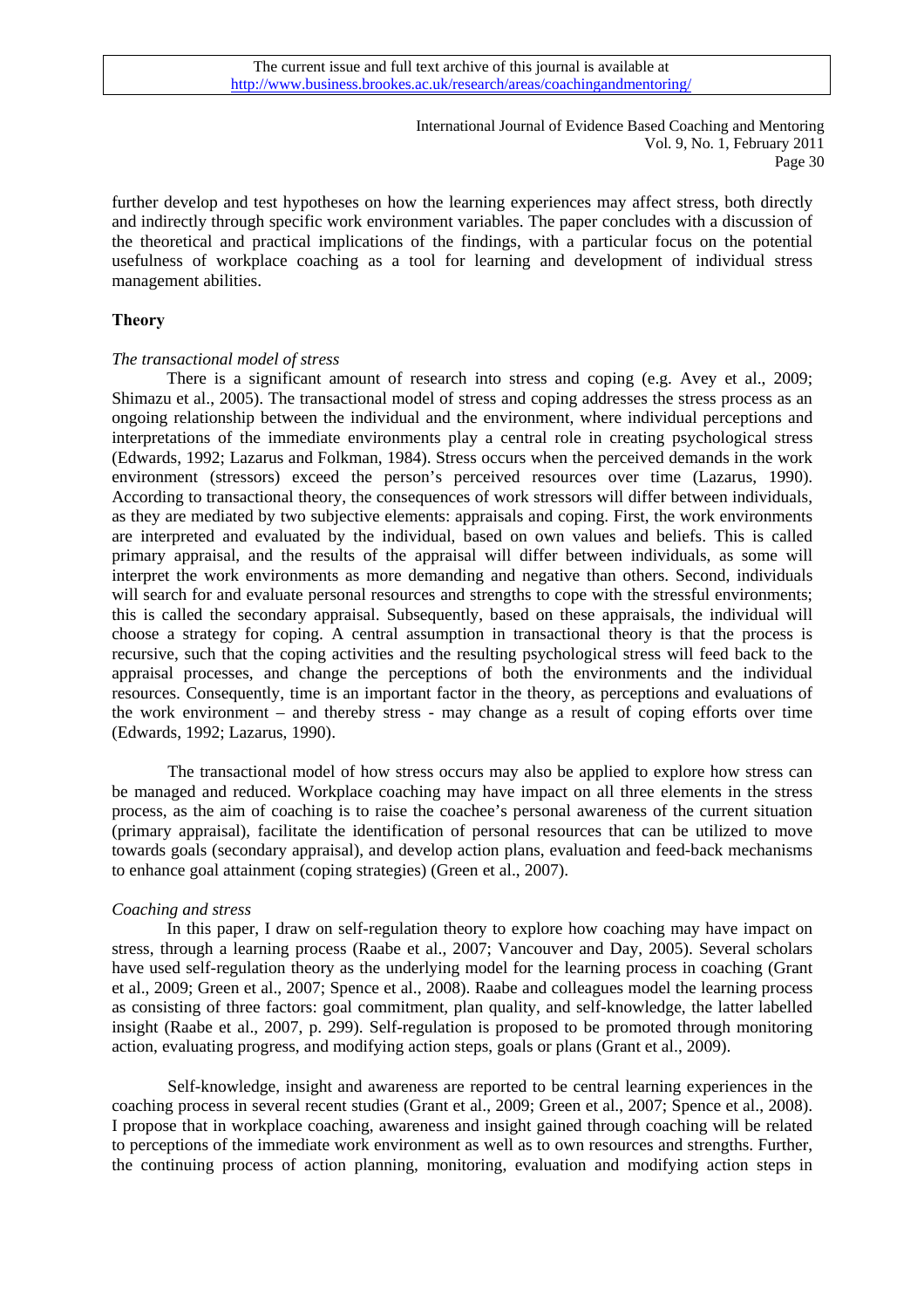coaching (Grant, et al., 2009) are proposed to increase the coachee's planning skills as a learning experience for goal attainment.

Thus, the learning outcomes from coaching that are addressed here are insight and planning skills. These are proposed to affect the stress process directly, as better insight and planning skills may lower the discrepancy between perceived demands in the work environments and perceived resources (Lazarus, 2000). There is some empirical evidence of how workplace coaching may affect work-related stress. For example, in a study of 15 managers who received coaching for one year, participants reported that the coaching had increased their stress management abilities, improved work-life balance, and reduced psychological stress (Wales, 2003). However, other findings are mixed. Gyllensten and Palmer (2005) found that there were no significant differences in stress level between the coaching group and the control group after coaching, although the participants who received coaching reported lower levels of stress in a qualitative follow-up study. A similar finding was reported by Grant and colleagues (2009) in a study of executive coaching, where one group had lower levels of stress after coaching while another had not. Self-reported effects are, however, reported in quite a number of studies (e.g. Wales, 2003). One explanation for the inconsistent findings regarding stress may be that there are individual differences in learning experiences from coaching, and this is the assumption underlying the present study. Thus, I propose that individuals with strong learning experiences from the coaching process will benefit more from stress reduction. Hence the following hypothesis:

### *Hypothesis 1*

*Learning experiences from workplace coaching, insight and planning skills, are associated with a decrease in psychological stress, such that the stronger the learning experiences an individual perceives from the coaching, the larger the reduction in stress.* 

### *Coaching and the work environment*

The learning experiences from coaching may also affect stressors in the work environment, and thereby reduce stress. It is suggested that increased insight and planning skills from coaching will alter the subjective appraisals of stressors and coping resources. This means that the coachee will perceive the work environment as less demanding after coaching, have more awareness of own strengths to cope with stress, and be more able to act effectively to reduce the negative impact of stressors in the environment. The aspects of the work environment that is included in the present study are three variables that have shown to affect stress, namely job demand, job control and social support.

Within the literature on stress, job demand is a stressor that has been shown to persistently affect psychological stress across theoretical perspectives (Häusser et al., 2010). Job demand is conceptualized mostly as perceived work overload, which causes stress, e.g., through constant time pressure and deadlines (Cooper et al., 2001). The learning outcomes from coaching may affect the subjective appraisal of job demand, and there is some empirical evidence that supports a similar relationship. For example, it has been found that executive coaching enhanced performance psychology variables, such as self-efficacy and self-determination (Moen and Allgood, 2009; Moen and Skaalvik, 2009). Similar reported outcomes of cognitive processes are increased self-confidence (Leedham, 2005) and assertiveness (Wales, 2003). Furthermore, Hall et al. (1999) reported that managers felt able to accomplish things after coaching that they could not do before, both as a result of increased self-confidence and the acquisition of new skills. These results indicate that a coaching outcome may be that the job is appraised as less demanding compared to own coping by the coachee. Hence the following hypothesis: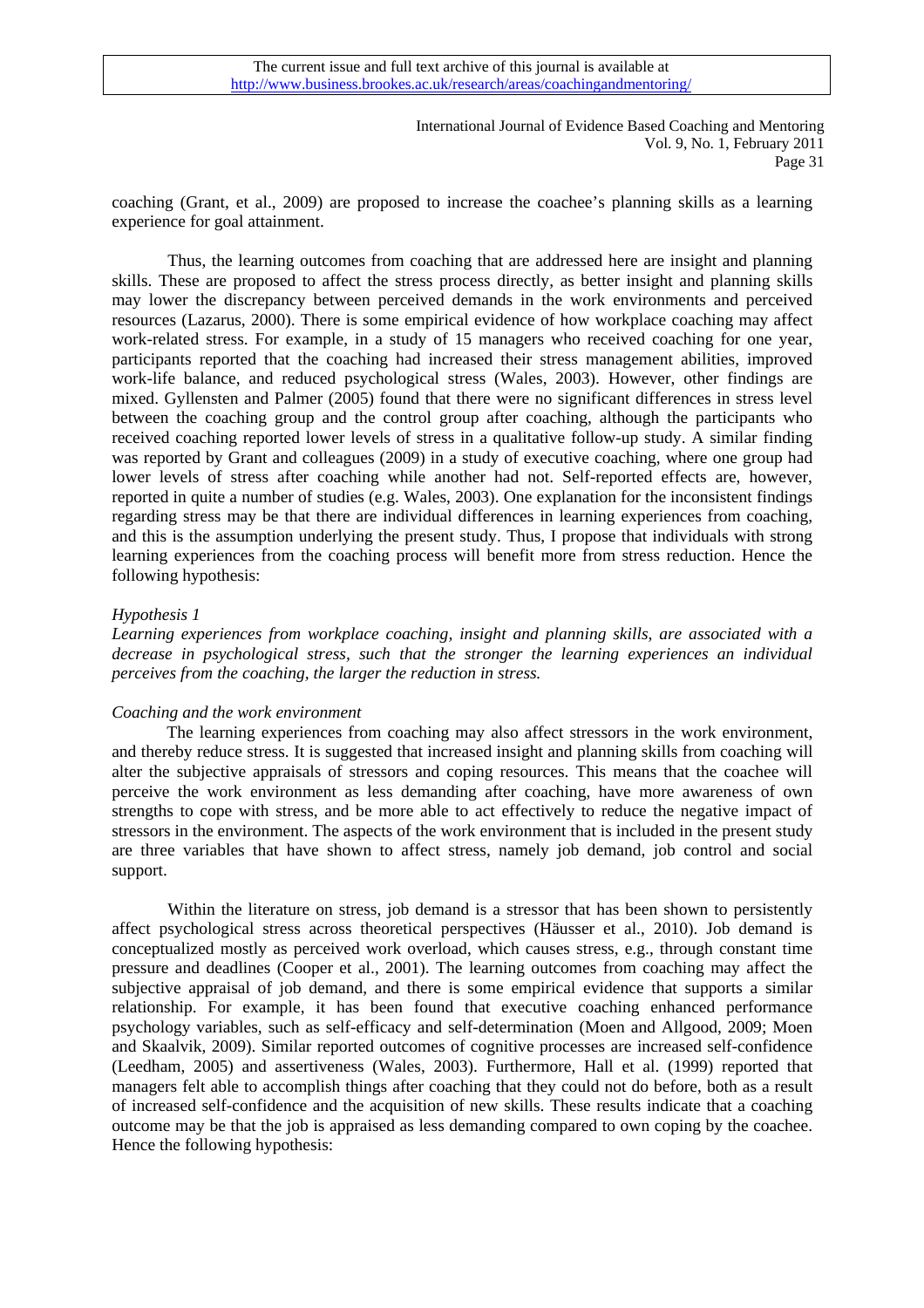### *Hypothesis 2*

*Insight and planning skills as learning experiences from coaching will be associated with lower perceived job demand, such that individuals with strong learning experiences from coaching will have a greater decrease in job demand after a period of coaching than those with weak learning experiences.* 

Two variables indicating personal resources that are appraised in the second stage of the stress process are job control and social support. There is substantial empirical support that stress is reduced when job control and social support increases (Bakker et al., 2004; Karasek, 1979; Van der Doef and Maes, 1999). Job control is considered as a resource in the transactional model of stress, where individual coping efforts include attempts to increase job control or to better utilize the actual possibilities of control. The processes of gaining more self-confidence, defining own goals, and the direction to reach them allow an employee to gain more control over his or her immediate job conditions. Wales (2003) reported in her study that coachees had stronger feelings of choice and were able to be more assertive and had more conviction in discussions, which are feelings of greater control and ability to gain influence. Hence, the following hypothesis:

### *Hypothesis 3*

*Insight and planning skills as learning experiences from coaching are associated with perceived job control, such that individuals with strong learning experiences from coaching have a larger increase in perceived job control after a period of coaching than those with weak learning experiences.* 

Social support is also considered to be a major coping resource in transactional theory (Lazarus, 1990, p. 4). Social support from supervisors and colleagues is frequently reported to be negatively associated with stress (Bakker et al., 2004; Beehr et al., 2000; Peterson et al., 2008; Scheck and Kinicki, 2000; Searle et al., 1999). Thus, we may expect that not only will individuals with strong social support be better able to cope with stressful work environments, but effective coping strategies may also result in increased social support from supervisors and colleagues. Several authors have found effects of coaching on social support. In a study of 12 managers who completed a coaching programme, the participants reported that they more actively engaged their colleagues in giving feedback, discussing ideas for improvements, and increasingly included others in teamwork (Bush, 2004). Moen and Skaalvik (2009) found that coaching increased the participants' relatedness, defined as the connectedness and attachment to other people. This gives rise to the following hypothesis:

### *Hypothesis 4*

*Insight and planning skills as learning experiences from coaching are associated with perceived social support, such that individuals with strong learning experiences from coaching have a larger increase in perceived social support after a period of coaching than those with weak learning experiences.* 

All the above hypotheses concern the effects of insight and planning skills on work environment variables that are supposed to be related to stress. Thus, if coaching does affect perceived job demand, job control and social support, we should expect stress to decrease as a consequence of the changes in the work environment. Hence, the following hypothesis:

### *Hypothesis 5*

*The changes in job demand, job control, and social support after a period of coaching will be associated with a change in stress level, such that individuals with a large decrease in job demand, and increases in job control and social support, will have a larger decrease in stress level than those who do not experience these changes.*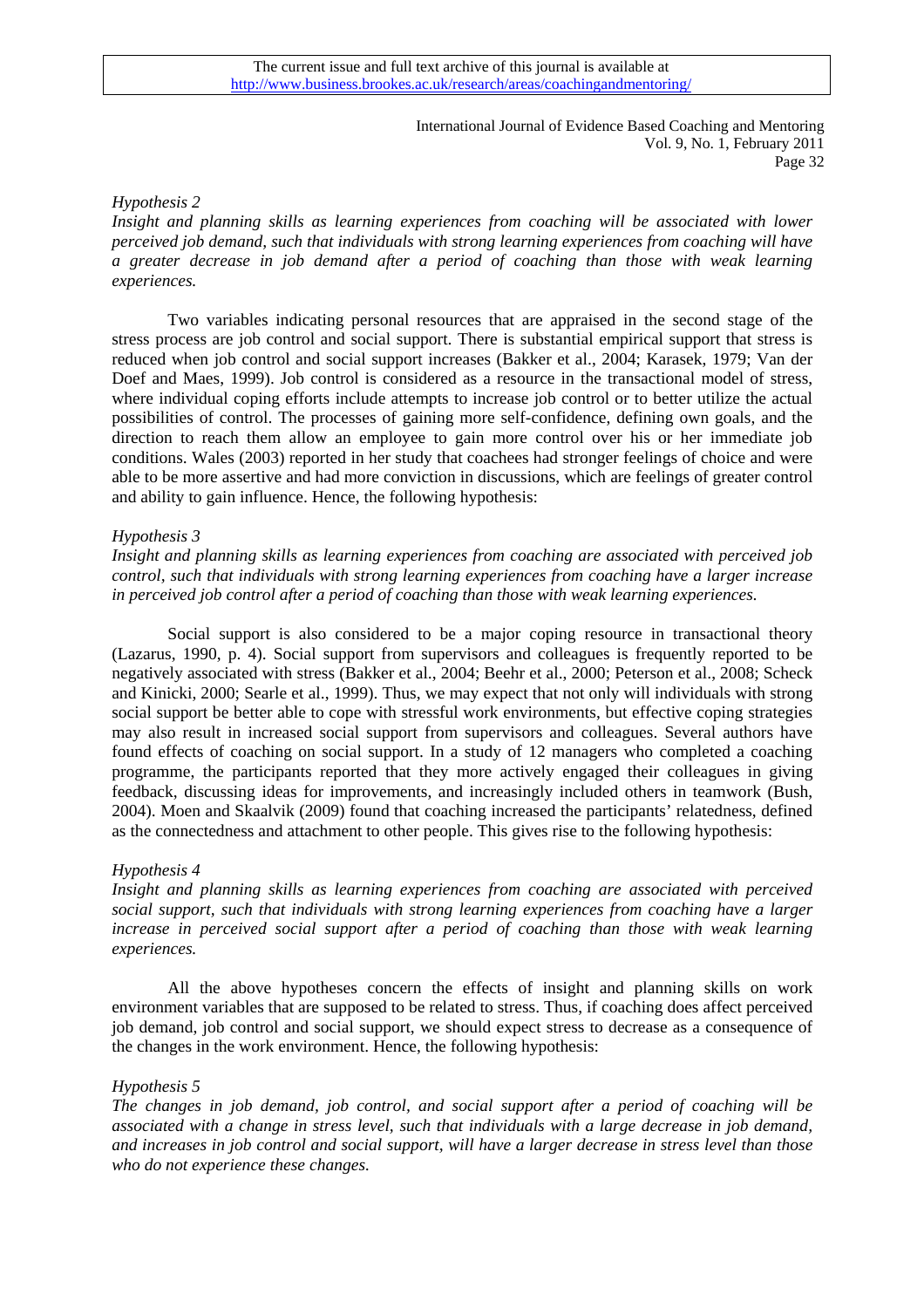To sum up, hypothesis 2-5 suggest that insight and planning skills affect stress indirectly through affecting specific aspects of the work environments that have shown to be related to stress. Consequently, job demand, job control, and social support are also hypothesized to mediate the effects of learning outcomes on stress. Hence, the following hypothesis:

### *Hypothesis 6*

*The effects of learning experiences from coaching on stress are mediated by the work environment variables job demand, job control, and social support.* 

### **Method**

#### *Intervention design*

The study took place in Norway and was funded by the Norwegian University of Life Sciences. Both the coaches and the coachees were Norwegian. The coaches were recruited from among coaches certified by the International Coaching Federation to ensure a minimum level and area of expertise and similar coaching approaches (Irwin and Morrow, 2005; Whitworth et al., 1998). All respondents received coaching over the same three-month period. Each coaching session lasted for about 45 minutes and each participant received between eight and 10 sessions.

A coaching agency recruited respondents using the following procedure. The agency contacted employers and offered 10 coaching hours over a three-month period for a number of employees at a very low price (625 Euros per person). A general offer for a three-month coaching programme that could help individuals manage work-related stress was announced. Participants volunteered for coaching and were free to define their own goals. The employers paid for the coaching sessions. I collected data at three points in time: at baseline (T1), after the three-months period of coaching (T2), and nine months after the last coaching session (T3)—i.e., one year after baseline.

### *Sample and procedure*

Initially, 112 individuals volunteered to participate, and all 112 received a web-based questionnaire a week before the coaching sessions were due to start. This initial sample spanned 39 different firms from a variety of industries (e.g., tourism, health, transport, and education). All variables were measured at all three points in time, except for the two independent variables (insight and planning skills) that were measured only at T2, i.e., immediately after the coaching ended. At baseline, I received 107 completed questionnaires. At T2, after coaching, 98 completed questionnaires were returned. After deleting questionnaires that were missing from T1, the matched sample from T1 and T2 comprised 93 respondents. At T3, 64 individuals returned completed questionnaires, eight of whom did not answer at T1 and T2, resulting in 56 completed, matched questionnaires from all three periods. Based on the initial sample at baseline, this is a response rate of 50%.

#### *Measures*

All variables in the model were measured using established measurement instruments, and tested for validity and reliability in several earlier studies, except for insight and planning skills. These two variables were measured by items developed specifically for this study, by three statements each, with a response format ranging from 1 (not at all) to 10 (to a very large degree). All the six statements were formed in the following way: "Through coaching, I increased my ability to/insight into..." in order to explicitly ask for the learning experiences gained from coaching.

*Insight* was composed of three statements, based on earlier work on self-regulation (Raabe et al., 2007), where self-knowledge is defined as the source of insight. The three items comprised i)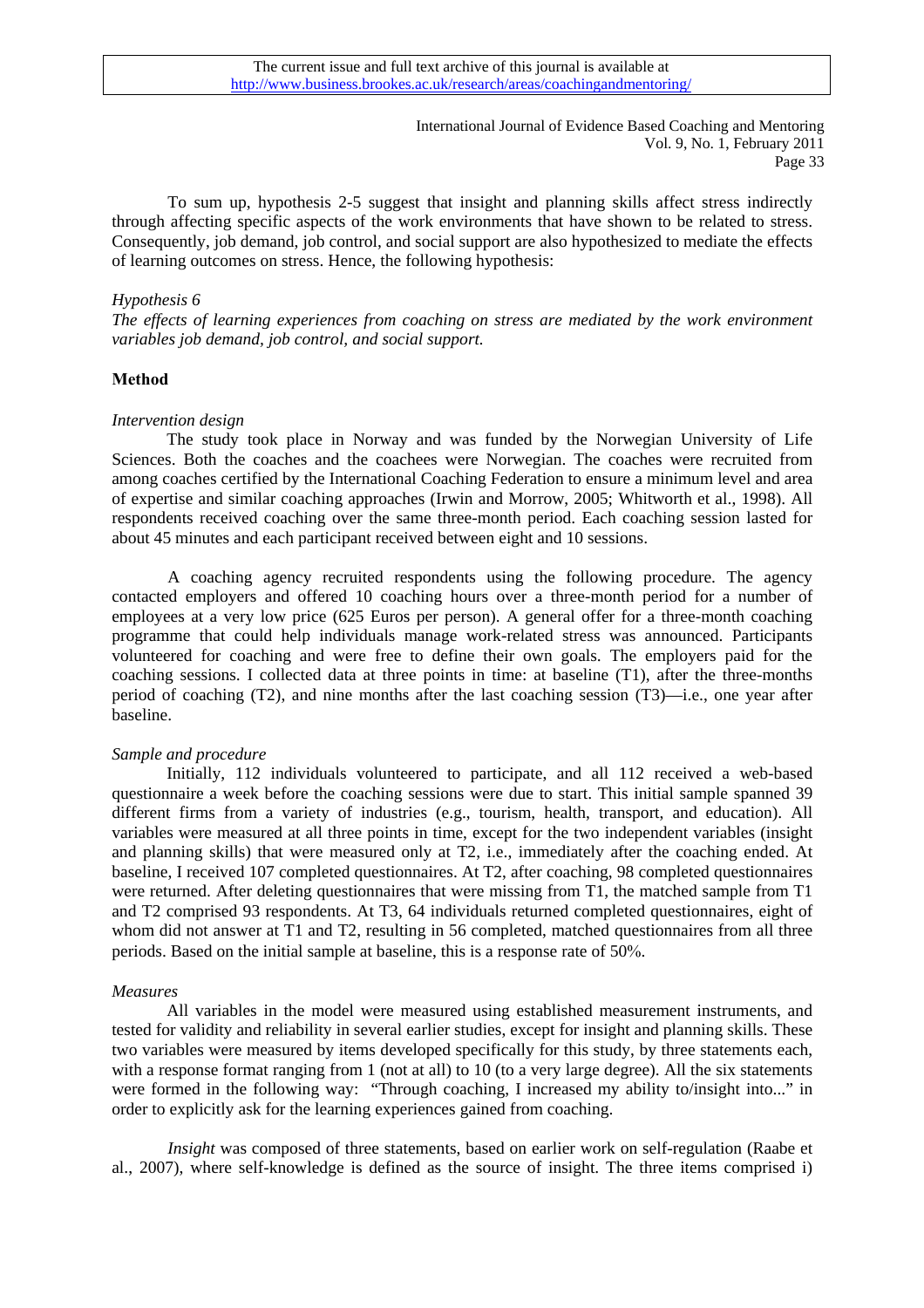insight into strengths and weaknesses, ii) self-esteem, and iii) insight into personal conditions for continuing own working life. The Chronbach's alpha reliability score for insight was .81.

*Planning skills* were also measured based on the theory of self-regulation, where plan quality is defined as a core element in the self-regulation process (Raabe et al., 2007). The three items included i) ability to plan my workdays, ii) creating new ways of organizing and planning, and iii) control over my life.

*Job demand, job control, and social support* were measured by using the QPS-Nordic instrument, designed to measure a wide range of job-related psychological and social factors (Dallner et al., 2000; Elo et al., 2001). A five-point Likert-type scale anchored at 1(very seldom) to 5 (very often) was used for all the three work environment variables. *Job demand* was measured by four items that indicated aspects of quantitative workload. Chronbach's alpha was .75. *Job control* was measured by four items that indicated decision latitude, and the Chronbach's alpha was .85. *Social support* was measured with indicators of support from the supervisor (two items) and colleagues (three items), and the Chronbach's alpha was .70.

*Stress* was measured using the Bergen burnout indicator, an index of 25 statements (e.g., "I often sleep badly because of my work circumstances") based on the work of Maslach and Jackson (1981) and collapsed to form a unidimensional concept as an indicator of stress (Matthiesen, 2002; Matthiesen and Dyregrov, 1992; Nurmi et al., 2008). The response format was a seven-point Likerttype scale ranging from 1 ("completely disagree") to 7 ("completely agree"). The index had one item that was similar to one of the items in the job demand index, so I removed it. The resulting stress index included 24 items, and the Chronbach's alpha was .89.

### **Results**

### *Sample characteristics*

In the matched sample from all three periods, 33% of respondents were female and 67% male. In terms of working hours per week, 55% of respondents worked between 30 and 39 hours, 38% worked between 40 and 49 hours, and 7% worked more than 50 hours. The following analyses are based on the matched sample from all three periods  $(N = 56)$ .

# *Dropout analysis*

To investigate the effects of dropout of respondents between the periods, I did two analyses. I first compared the initial level of stress between participants who dropped out from T1 to T3 ( $N = 51$ ) and those included in the final sample from all three periods  $(N = 56)$ . A one-way ANOVA shows that the mean stress level is only slightly higher in the final sample  $(3.12, SD = .72)$  than in the baseline sample (3.35,  $SD = .75$ ), and the difference is not significant. I further compared the mean change in level of stress between T1 and T2 between those who participated in all three periods (the final sample,  $N = 56$ ) and those who only participated in the two first periods ( $N = 93$ ), i.e., the dropouts between T2 and T3. The results from the ANOVA revealed no significant differences between these two groups regarding change in stress level. Thus, the dropout rate should not affect the subsequent analyses.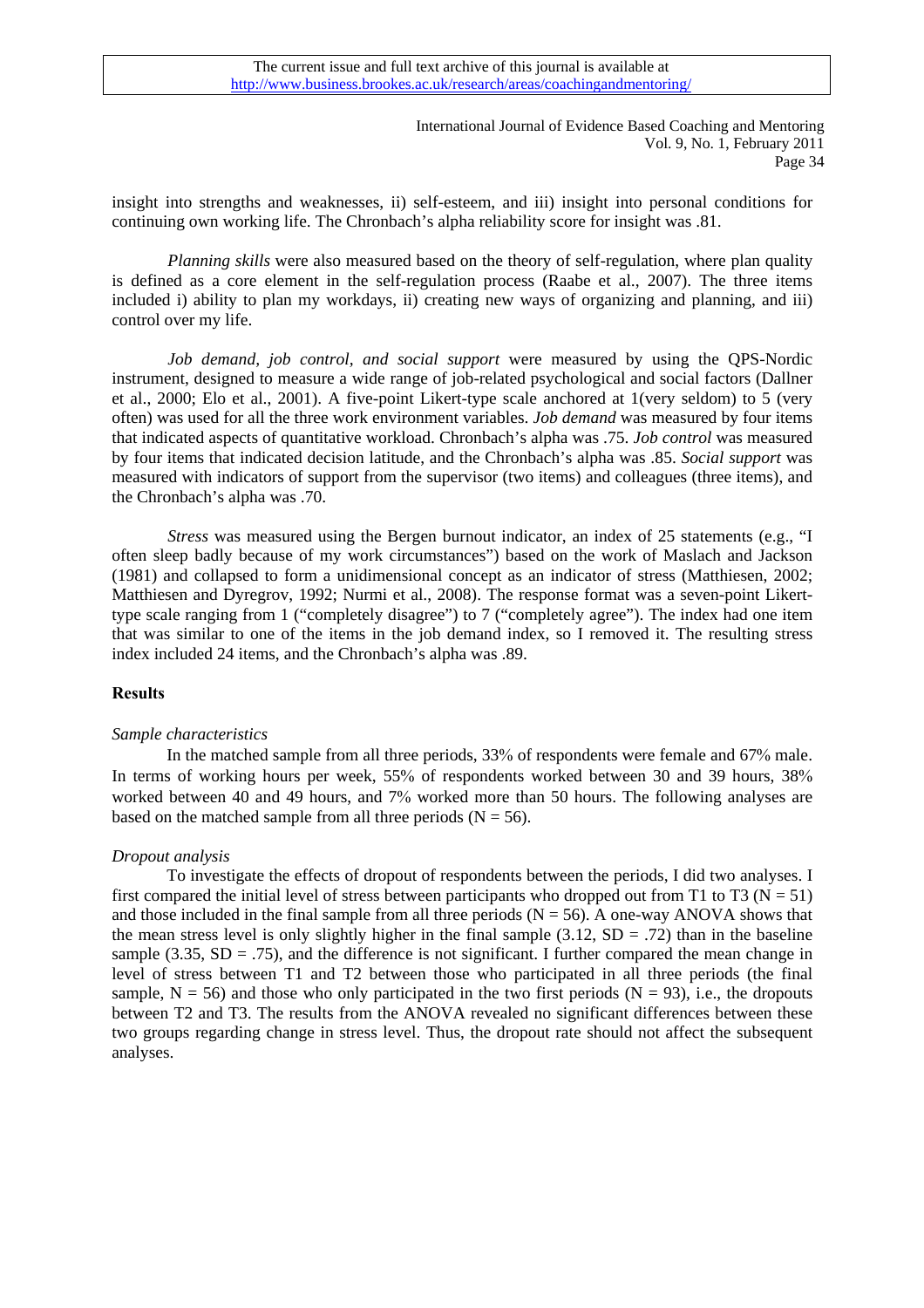|                  | Mean (SD)      |              | <b>Planning</b> | JD T1        | <b>JD T2</b> | JD <sub>T3</sub> | JC T1        | JCT <sub>2</sub> | JCT3     | SS <sub>T1</sub> | SS <sub>T2</sub> | SS <sub>T3</sub> | <b>Stress T1</b> |                  |
|------------------|----------------|--------------|-----------------|--------------|--------------|------------------|--------------|------------------|----------|------------------|------------------|------------------|------------------|------------------|
|                  |                | Insight      | skills          |              |              |                  |              |                  |          |                  |                  |                  |                  | <b>Stress T2</b> |
| Insight          | 6.97(1.75)     |              |                 |              |              |                  |              |                  |          |                  |                  |                  |                  |                  |
| <b>Planning</b>  | 6.64(1.92)     | .49**        |                 |              |              |                  |              |                  |          |                  |                  |                  |                  |                  |
| skills           |                |              |                 |              |              |                  |              |                  |          |                  |                  |                  |                  |                  |
| JD T1            | 3.67 $(.80)$   | $-.04$       | .21             |              |              |                  |              |                  |          |                  |                  |                  |                  |                  |
| <b>JD T2</b>     | 3.46 $(.65)$   | $-.06$       | .02             | $.69**$      |              |                  |              |                  |          |                  |                  |                  |                  |                  |
| JD <sub>T3</sub> | $3.50$ $(.72)$ | $-.21$       | .17             | $-41**$      | $.48**$      |                  |              |                  |          |                  |                  |                  |                  |                  |
| JC T1            | 2.97(1.00)     | .01          | $-.00.$         | $.34*$       | .17          | .14              |              |                  |          |                  |                  |                  |                  |                  |
| JCT2             | 3.10(0.98)     | .14          | .18             | $.08\,$      | $-.14$       | .16              | $.70**$      |                  |          |                  |                  |                  |                  |                  |
| JCT3             | 3.16 $(.99)$   | $.22\dagger$ | .22             | .20          | $-.08$       | $-.11$           | $.62**$      | $.76**$          |          |                  |                  |                  |                  |                  |
| SS <sub>T1</sub> | 3.49 (.87)     | .06          | .15             | $.30*$       | .03          | .03              | .40**        | .12              | .22      |                  |                  |                  |                  |                  |
| SS <sub>T2</sub> | 3.57 (.81)     | $.23\dagger$ | .16             | .12          | $-.01$       | $-.09$           | $.32*$       | .20              | $.37**$  | $.65**$          |                  |                  |                  |                  |
| SS <sub>T3</sub> | 3.49 $(.81)$   | .20          | .21             | .16          | $-.05$       | $-.07$           | $.23\dagger$ | $.36**$          | $.47**$  | $.37*$           | $.61**$          |                  |                  |                  |
| <b>Stress T1</b> | $3.35$ (.75)   | .23          | $.33*$          | $.26\dagger$ | .01          | $-.09$           | $-.18$       | .02              | .18      | $-.38**$         | $-.23\dagger$    | .06              |                  |                  |
| <b>Stress T2</b> | 2.92(0.63)     | .04          | $-.12$          | .06          | $.33*$       | .09              | $-.14$       | $-.20$           | $-.12$   | $-43**$          | $-.49**$         | $-.29*$          | $.37**$          |                  |
| <b>Stress T3</b> | 2.93(0.67)     | $-.16$       | $-.12$          | $-.07$       | .20          | $.28*$           | $-.07$       | $-.22\dagger$    | $-.42**$ | $-.23\dagger$    | $-.42**$         | $-.60**$         | $-.06$           | $.40**$          |

# **Table 1: Means, standard deviations and correlations**

 $\dagger$  p < = .10  $*$   $*$  p < .05.  $*$   $*$   $*$  p < .01.

JD=job demand, JC=job control, SS=social support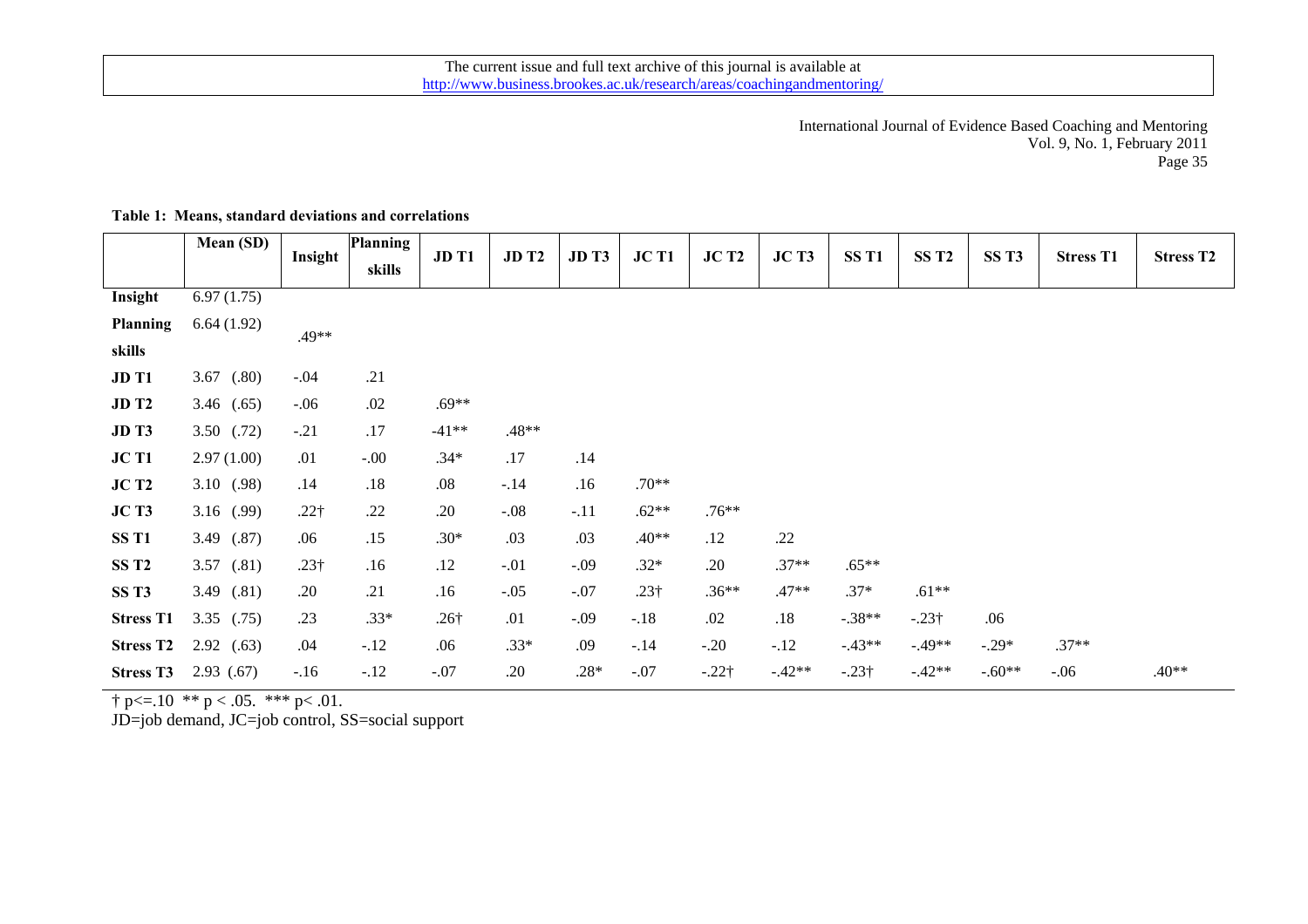### *Analysis*

The descriptives and correlation matrix of all measured variables at all three points of time are shown in Table 1. The table shows that the correlation between insight and planning skills is .49 (p<.05), which is quite strong, although not sufficiently strong to indicate multicollinearity. Nevertheless, the regression analysis will include multicollinarity diagnostics. All the other variables show satisfactory properties for regression analysis to be conducted.

The analyses started with a *t* test of the changes in the mean levels of stress. The mean level of stress (Stress 1) in the sample before coaching (T1) was  $3.35$  (SD = .75). After three months of coaching, the mean level of stress (Stress 2) was reduced to 2.92 (SD = .63). A paired samples *t* test of the differences in means between the two periods shows that the change in level of stress from T1 to T2 was significant,  $p < 0.01$ ,  $t(55) = 4.05$ . I also conducted *t* tests of the differences in stress between T2 and T3, as well as between T1 and T3. The analysis showed that the mean level of stress nine months after the coaching had ended (Stress 3) was still significantly lower than before coaching (Stress 1),  $p < 0.01$ ,  $t(55) = 2.99$ . However, there was no significant difference in stress level between T2 and T3. The result of this analysis is shown in Table 2.

| Mean (SD) level<br>T1, T2, and T3 | <b>Paired samples</b> |        | p    |
|-----------------------------------|-----------------------|--------|------|
| Stress T1: 3.35 (.75)             | $T1-T2$               | 4.06   | .00. |
| Stress T2: 2.92 (.63)             | $T1-T3$               | 2.99   | .00  |
| Stress T3: 2.93 (.67)             | $T2-T3$               | $-.11$ | .91  |

|  |  | Table 2: Means and paired sample t-tests of differences in levels of stress between times T1, T2, and T3 ( $N = 56$ ) |  |  |  |
|--|--|-----------------------------------------------------------------------------------------------------------------------|--|--|--|

The results in Table 2 indicate that the mean level of stress in the sample decreased significantly after the period of coaching, and that the effect persisted nine months later. However, there is substantial variation between individuals regarding these effects. The maximum reduction in stress level after coaching was 2.16 points (on a scale from 1 to 7), and some of the respondents actually experienced increases in their stress levels between periods 1 and 2. The further analyses will investigate this variation through within-subject regression analysis.

### *Variable properties*

The hypotheses suggest that changes in stress should occur between baseline (T1) and after three months of coaching (T2). I also test whether the reduced levels of stress persisted at T3. Because of the small sample size, path analysis with standardized variables was considered suitable for hypothesis testing (Alwin and Hauser, 1975). To prepare the data for analysis, I first created new variables as expressions of the change in individual scores on the variables job demand, job control, social support, and stress in the three periods. Thus, change in job demand (ChJD 1–2), change in job control (ChJC 1–2), change in social support (ChSS 1–2), and change in stress (ChStress 1–2) indicate the individual scores at T2 minus T1. This implies that a negative value on the difference score on stress implies a reduction in stress between period 1 and 2. I further created one variable indicating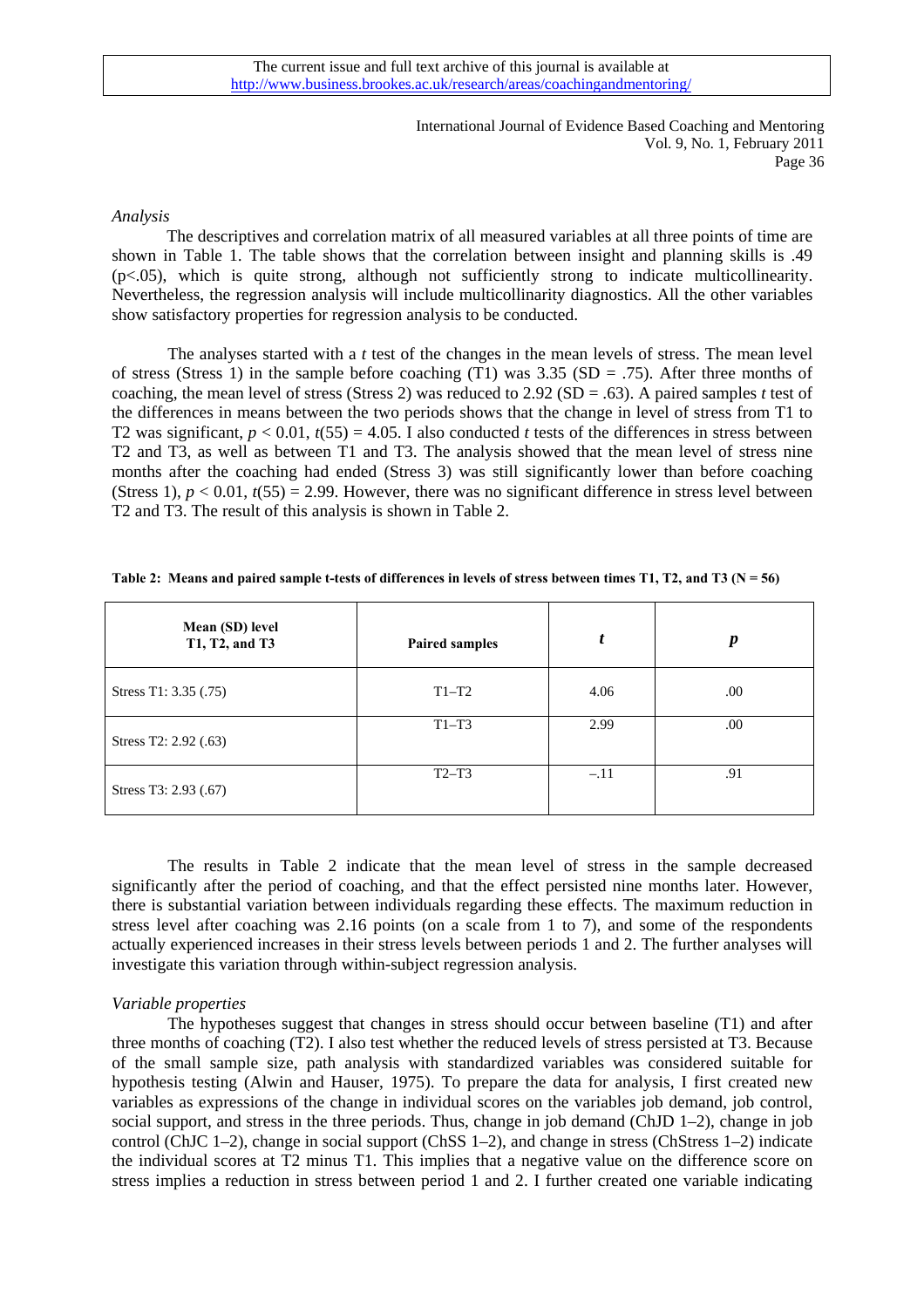the long-term change in stress, between T1 and T3 (ChStress 1–3). All these five variables were standardized before the analysis.

### *Direct effects of learning outcomes on stress*

In this first step, I conducted a regression analysis of stress, both immediately after the three month-period of coaching had ended (T2) as well as nine months later (T3), on the learning experiences insight and planning skills. The results are shown in Table 3.

|  | Table 3: Regression of learning experiences on stress |  |
|--|-------------------------------------------------------|--|
|  |                                                       |  |

|                        | <b>ChStress</b> | <b>ChStress</b> |      |
|------------------------|-----------------|-----------------|------|
|                        | $T1-T2$         | $T1-T3$         |      |
|                        |                 |                 | VIF  |
| <b>Planning skills</b> | $-.39*$         | $-.21$          | 1.31 |
| Insight                | $-.05$          | $-.22$          | 1.31 |
|                        | $4.61**$        | $3.54*$         |      |
| Adj. R                 | .14             | .10             |      |

\*  $p \le 0.05$  \*\*  $p \le 0.01$ 

 The results show that planning skills are significantly related to reduced stress after coaching (T2), but this effect is no longer significant at T3. Insight is not significantly related to change in stress in any of the two periods. However, Table 3 shows that insight is more strongly related to longterm changes than to short-term changes, because the coefficient increases and is closer to significant  $(p = 0.17)$  at T3. The table also shows that both models are significant, and that the models are weaker after nine months. Thus, hypothesis 1 is partly supported, i.e., it is supported for planning skills as a learning experience but not insight. The VIF scores for multicollinearity are 1.31, which are sufficiently low to not represent a threat to the results.

#### *Learning outcomes and work environment*

The next step was a regression analysis of the effects of insight and planning skills on changes in the three work environment variables, job demand, job control, and social support. I conducted three separate analyses, one for each dependent variable. The results are shown in Table 4.

Table 4 shows that increased planning skills are related to a significant reduction in job demand, but not to the other variables. Insight on the other hand, is (weakly) related to an increase in social support, but not to the other variables. Thus, hypotheses 2 and 4 are partly supported, while hypothesis 3 about increased job control is not supported. It is interesting that planning skills and insight are associated with different variables: planning skills affect job demand, while insight affects social support. In the regression analysis on the direct effects on stress (see Table 3), insight and planning skills also appeared to have different time perspectives in their effects, which further indicates that although these two learning experiences are strongly correlated, they do have different consequences.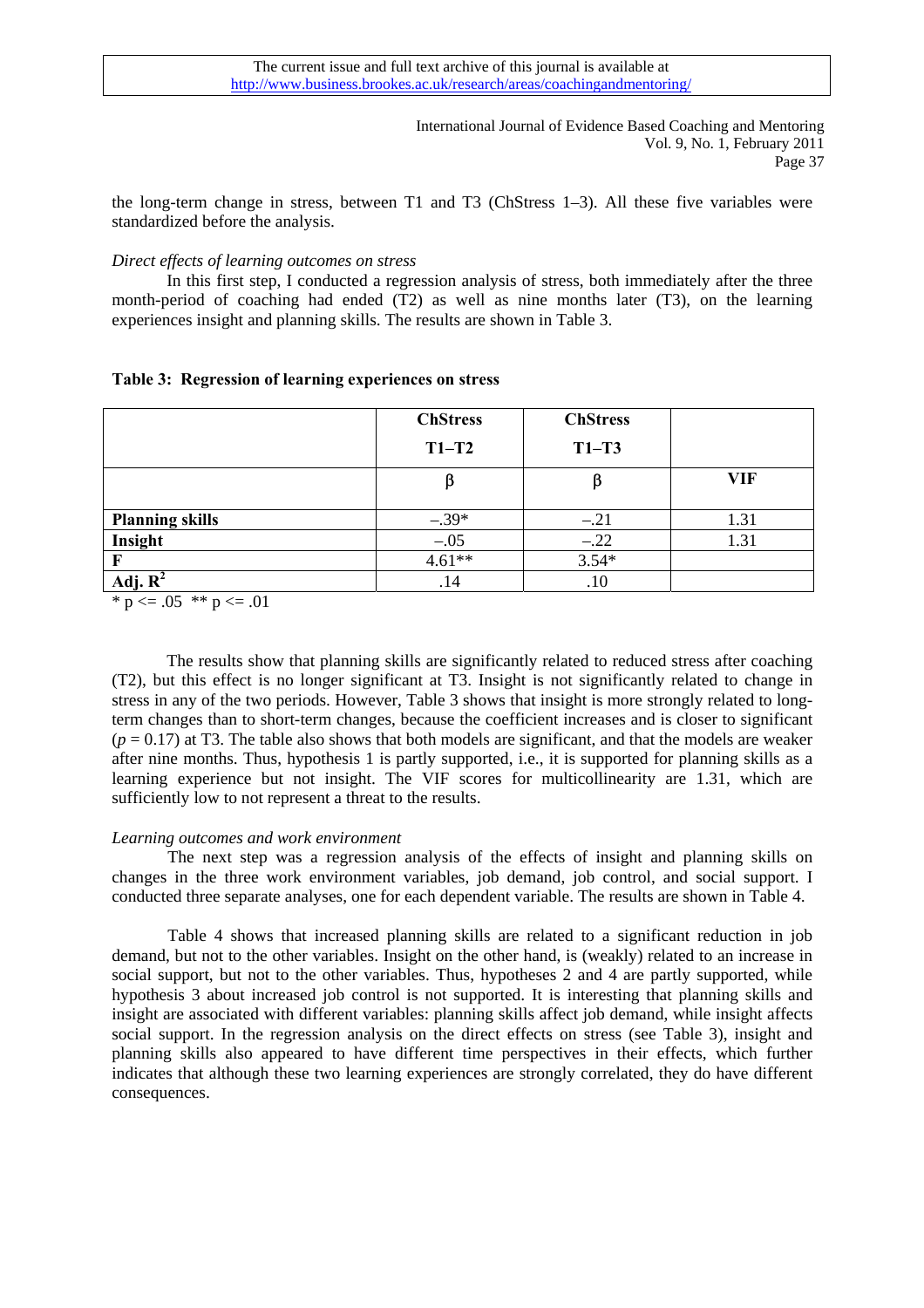# **Table 4: Regression of learning experiences on changes in work environment variables**

|                        | Change in job demand | Change in job control | Change in social |
|------------------------|----------------------|-----------------------|------------------|
|                        | $T1-T2$              | $T1-T2$               | support T1-T2    |
|                        |                      |                       |                  |
|                        | . В                  |                       | . p              |
| <b>Planning skills</b> | $-.36*$              | .18                   | $-.13$           |
| Insight                | .19                  | .06                   | $.27^{\dagger}$  |
|                        | $2.43^{\dagger}$     | 1.03                  | 1.30             |
| Adj. $\mathbf{R}^2$    | .06                  | .00                   | .01              |

 $\dagger p \leq 0.10 * p \leq 0.05 * p \leq 0.01$ 

*Effects on stress from changes in the work environment* 

The third step in the analysis is to investigate how changes in job demand, job control, and social support are related to changes in stress after coaching. I conducted a regression analysis in two steps. Step 1 includes changes in stress from T1 to T2, and step 2 the changes in stress from T1 to T3. The results are shown in Table 5.

|  |  |  |  |  | Table 5: Regression of changes in work environment variables on stress |  |
|--|--|--|--|--|------------------------------------------------------------------------|--|
|--|--|--|--|--|------------------------------------------------------------------------|--|

|                        | <b>ChStress</b> | <b>ChStress</b> |
|------------------------|-----------------|-----------------|
|                        | $T1-T2$         | $T1-T3$         |
|                        | .β              | . $\beta$       |
| <b>ChJobdemand</b>     | $.61**$         | $.45**$         |
| ChJobcontrol           | $-.24*$         | $-.29**$        |
| <b>ChSocialsupport</b> | $-.35**$        | $-.37**$        |
| F                      | 16.80**         | $11.35**$       |
| Adj. $R^2$             | .47             | .36             |

 $* p \leq 0.05 * p \leq 0.01$ 

The results in Table 5 show that the changes in the work environment variables after coaching are significantly related to changes in the stress level, both at T2 and nine months later (T3). This is supportive of hypothesis 5. Because job demand, job control, and social support in earlier studies have shown strong effects on stress, these relationships are not very surprising. However, as the present analysis does not include the absolute levels of job demand, job control and social support but only *changes* in these variables after coaching, this is an indication that insight and planning skills may affect stress indirectly, through variables in the work environment.

### *Job environment variables as mediators between coaching and stress*

To further test whether the effects of learning experiences from coaching on stress are mediated by the changes in the work environment (hypothesis 6), I conducted a test for mediation, in line with the recommendations of Baron and Kenny (1986). According to these authors, three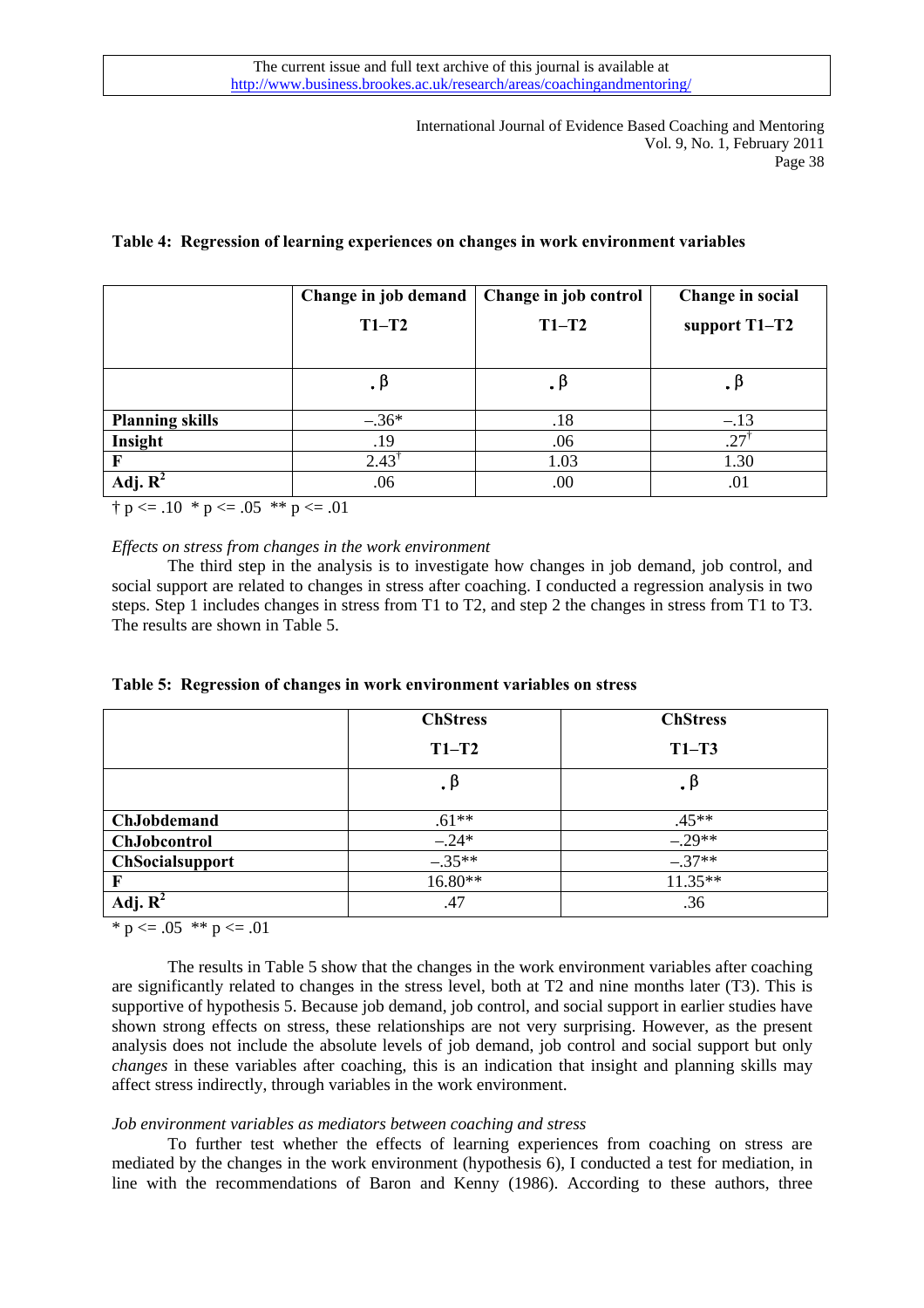conditions should be met to support a mediating relationship. First, the independent variable(s) must be associated significantly with the dependent variable. This was tested in the first regression analysis, and the results are shown in Table 3. The conclusion was that planning skills are related significantly and directly to changes in stress after coaching. Insight, however, was not directly related to stress level in any of the two periods. Second, the independent variable must be associated significantly with the mediating variable(s). The results from this test are displayed in Table 4, and show that planning skills are related to a decrease in job demand, and insight is related to increased social support. Thus, the second condition for mediation is supported partly. Finally, after the mediators are included in the analysis, the relationship between the independent and dependent variables should either disappear (full mediation) or significantly diminish (partial mediation). This third condition was tested in a regression analysis, where planning skills and insight, as well as the three moderators, were entered as independent variables, and changes in stress during both periods were the dependent variables. The analysis was conducted in two steps, one for each time period. The results are shown in Table 6.

|                           | <b>ChStress</b> | <b>ChStress</b> | <b>ChStress</b> | <b>ChStress</b> |
|---------------------------|-----------------|-----------------|-----------------|-----------------|
|                           | $T1-T2$         | $T1-T3$         | $T1-T2$         | $T1-T3$         |
|                           | . $\beta$       | . $\beta$       | β               | . $\beta$       |
| Direct effects:           |                 |                 |                 |                 |
| Planning skills           | $-.39*$         | $-.21$          |                 |                 |
| Insight                   | $-.05$          | $-.22$          |                 |                 |
| <b>Mediating effects:</b> |                 |                 |                 |                 |
| Planning skills           |                 |                 | $-.18$          | $-.04$          |
| Insight                   |                 |                 | $-.05$          | $-.20$          |
| ChJobdemand T1-T2         |                 |                 | $.64**$         | .46             |
| ChJobcontrol T1-T2        |                 |                 | $-.21\dagger$   | $-.28$          |
| ChSocialsupport T1-T2     |                 |                 | $-41**$         | $-.35$          |
| F                         | $4.61**$        | $3.54*$         | $10.77**$       | $6.14**$        |
| Adj. $\overline{R^2}$     | .14             | .14             | .52             | .36             |

**Table 6: Regression analysis of mediating effects of job environment variables** 

 $\dagger p \leq 0.10 * p \leq 0.05 * p \leq 0.01$ 

We see from the table that the direct effect of planning skills on stress decreases when the mediators are entered into the analysis, and it is no longer significant. This indicates that the work environment variables are mediating the effects of planning skills on stress in the short term (T2), but not in the long term (T3). The effects of insight have not changed. This indicates partial support for hypothesis 6, as planning skills do have a significant association with stress after coaching, and this effect is mediated by reduced job demand and increased job control and social support. However, insight is not significantly associated with stress in this analysis.

# **Discussion**

The purpose of this study was to investigate the impact of learning experiences acquired through coaching on stress and the processes through which stress occurs. The main proposition was that insight and planning skills will reduce stress, both directly and indirectly, by altering individual perceptions of job demand and job resources. The results indicate partial support for the hypotheses.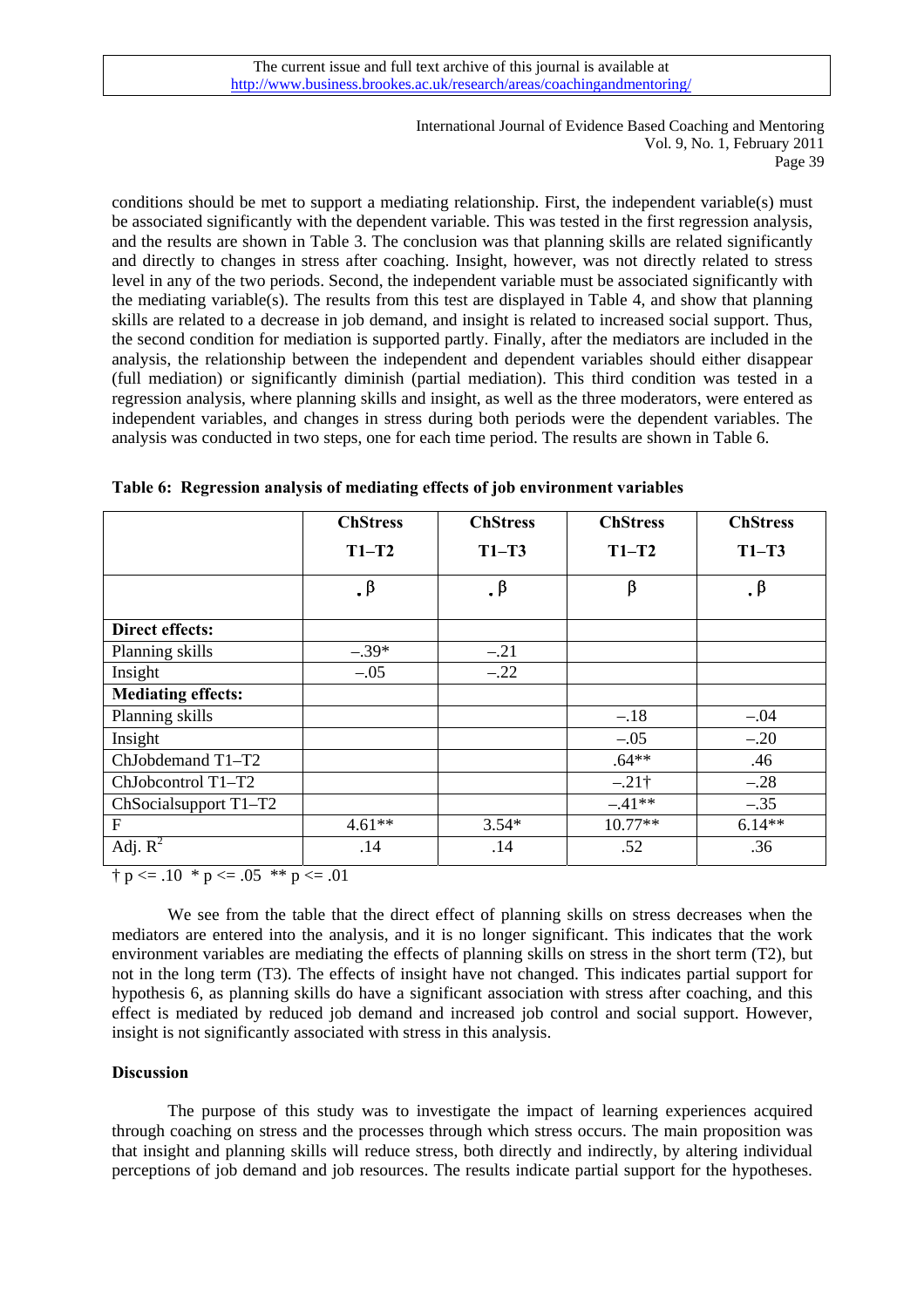First, the mean level of stress was significantly reduced after coaching, although the change was small. Furthermore, the effect appeared to be persistent nine months later. There are many factors that may have impact on these individual variations in coaching outcomes, but learning experiences appear to be of some importance. Specifically, increased planning skills are significantly related to a short-term reduction in stress, and this relationship is mediated by decreased job demand. Insight, on the other hand, is not directly related to a reduction in stress, but indirectly related through an increase in social support. However, social support is not a mediator between insight and stress.

The results regarding the work environment variables also show that insight and planning skills are associated with different outcomes, as planning skills, but not insight, appear to be quite strongly associated with a reduction in job demand, and job demand is a moderator between planning skills and stress. This is a specifically interesting result, as job demand is found to be one of the most forceful stressors in stress research (Cox et al., 2000; Van der Doef and Maes, 1999; Van Vegchel et al., 2005).

Regarding insight, however, the results indicate that insight is related to increased social support after coaching, and the change in social support is associated with reduced stress, both in the short term and the long term. Although the results show no mediating effects, there may be additive effects. If increased insight into own strengths and weaknesses makes individuals better able to utilize social resources in their daily work, these resources may contribute to better stress management on a long-term basis. This illustrates the importance of having longitudinal data when investigating coaching outcomes. It is plausible to suggest that the primary outcomes of the learning processes in coaching are individual cognitive changes, and these changes have to be manifested in behavioural changes that must also be manifested in the immediate work environment if they are to be effective on a long-term basis. Thus, although the analysis did not indicate multicollinearity between insight and planning skills, the strong correlation between them (.49) may indicate that some of the effect from increased insight may work through increased planning skills, and that insight thus has indirect effects in the long term.

The lack of support for the hypotheses regarding the effects of insight may also have methodological explanations. First, the sample size is quite small and only sufficient to detect medium to large effect sizes (Cohen, 1977). As the effects of insight were weak, a large sample size may have shown different results. Further, the measurement of insight may be subject to discussion. As there are no established measures for this important learning experience from coaching, the measurement here was based on the theory of self-regulation (Raabe et al., 2007), and has not been cross-validated in other studies. Thus, further research on this concept should be conducted, as insight and awareness are core concepts in self-regulation theory. Specifically, the possible difference between self-knowledge and insight could be useful to explore.

In future studies, it would also be interesting to have more information about antecedents to individual differences in learning experiences through coaching. Anecdotal evidence through conversations with some of the coachees after the project had ended indicated that some of them did not get along very well with their coach. Although the coaches had similar education and a similar approach to coaching, there are certainly personal differences that will affect the coaching process. Furthermore, other individual differences between the individual coachees may be of importance. For example, Raabe et al. (2007) found that goal commitment plays a significant role in the self-regulation process, and commitment to learning is no doubt an important antecedent to learning outcomes.

When researching stress and coping, the question of initial levels of stress before interventions are introduced is important. Stress management interventions may be designed for clinical levels of stress, but coaching is directed at non-clinical populations. The respondents in this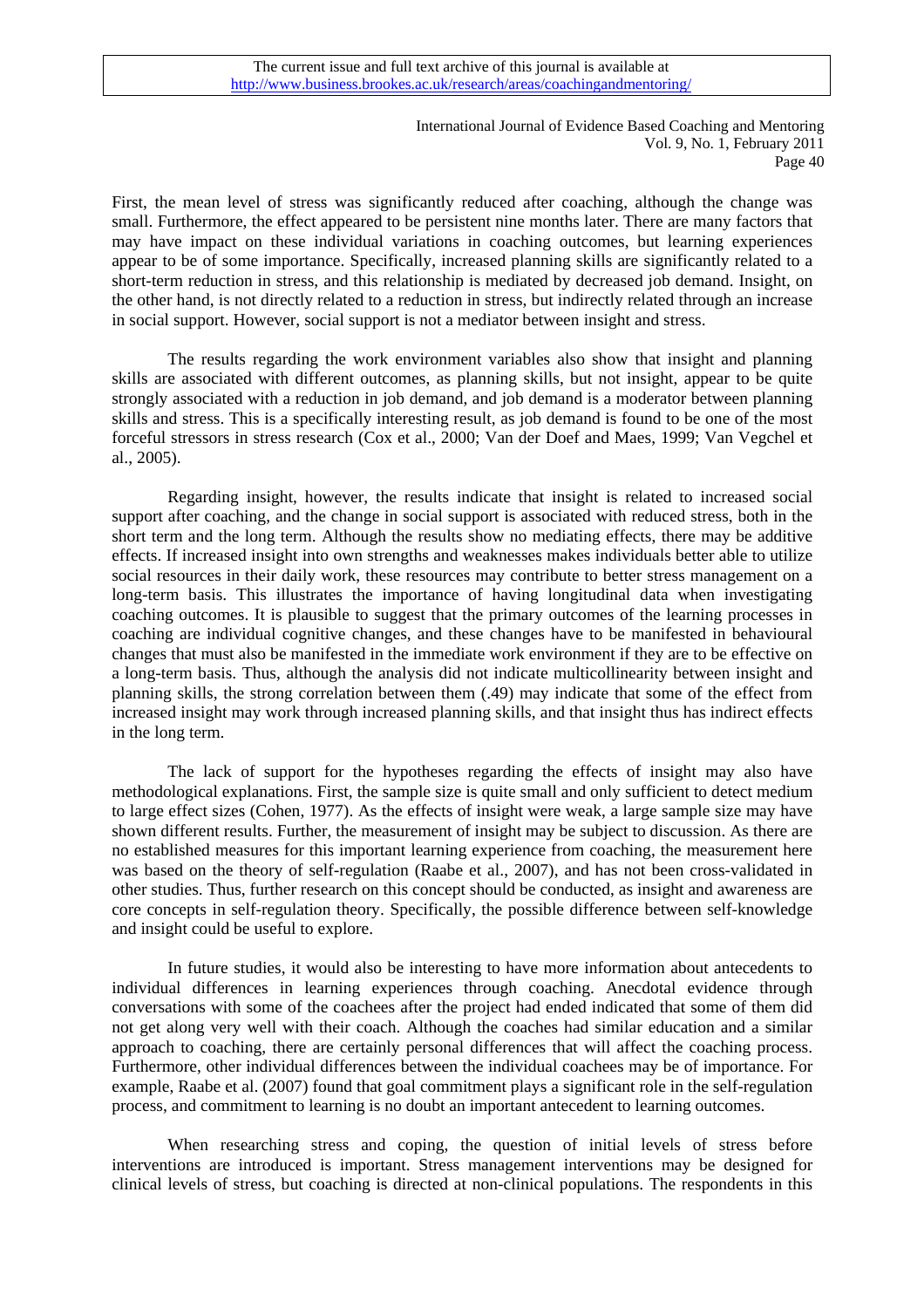study had quite high levels of stress, but they were not considered as clinical. We do not know if the findings here would apply for populations with other initial levels of stress.

### **Implications for theory and practice**

Considering the magnitude of the stress problem in work organizations, it is important to gather evidence on the effectiveness of different stress management tools. Resent research on coaching and well-being shows promising results for the effects of coaching (Grant et al., 2009). It has long been argued that job redesign is a core issue for better stress management (Karasek, 1979; Landsbergis and Vivona-Vaughan, 1995), and coaching is a method that specifically focuses on the interaction between the individual and the work environment, and may therefore be a tool for longterm, sustainable changes at the individual level. The results presented here also indicate that workplace coaching may be effective in reducing stress, specifically for individuals that are able to acquire increased work planning skills through coaching. It further indicates that coaching produces changes in specific work characteristics that affect stress over a longer time perspective. This underscores the importance of individual job design in stress management, and suggests that coaching interventions may be designed with this specific objective in mind.

As several scholars are investigating the relationship between coaching and well-being, a closer look at antecedents to stress may be fruitful. The present study is a contribution to this research, as it combines the rich empirical evidence within stress research with coaching. A further pursuit of the learning and self-regulation processes in coaching, combined with stress theory, may give additional evidence for effective stress management strategies in the future.

The present results are also useful for managers seeking effective stress management tools for their organisation. As workplace coaching is a rather expensive intervention, empirical evidence for the effects is important, and this research shows that coaching indeed may be effective to reduce stress, also in the long term. Further, it shows that there are effects on stress across individuals, despite that each individual was free to define their own goals for coaching. Thus, outcomes of coaching that benefit the individual employee may also benefit the organisation.

### **References**

- Alwin, D. F., & Hauser, R. M. (1975). Decomposition of effects in path analysis. *American Sociological Review, 40*(1), 37–47.
- Avey, J. B., Luthans, F., & Jensen, S. M. (2009). Psychological Capital: A Positive Resource for Combating Employee Stress and Turnover *Human Resource Management, 48*(5), 677-693.
- Bakker, A. B., Demerouti, E., & Verbeke, W. (2004). Using the job demands-resources model to predict burnout and performance. *Human Resource Management, 43*(1), 83–104.
- Baron, R. M., & Kenny, D. A. (1986). The moderator mediator variable distinction in social psychological research: Conceptual, strategic and statistical considerations. *Journal of Personality and Social Psychology, 51*(6), 1173–1182.
- Beehr, T. A., Jex, S. M., Stacy, B. A., & Murray, M. A. (2000). Work stressors and coworker support as predictors of individual stress and job performance. *Journal of Organizational Behavior, 21*(4), 391–405.
- Bush, M. W. (2004). *Client Perceptions of Effectiveness in Executive Coaching.* Unpublished doctoral thesis, Pepperdine University.
- Cameron, L., & Leventhal, H. (2003). *The Self-Regulation of Illness and Health Behaviour*. London: Routledge.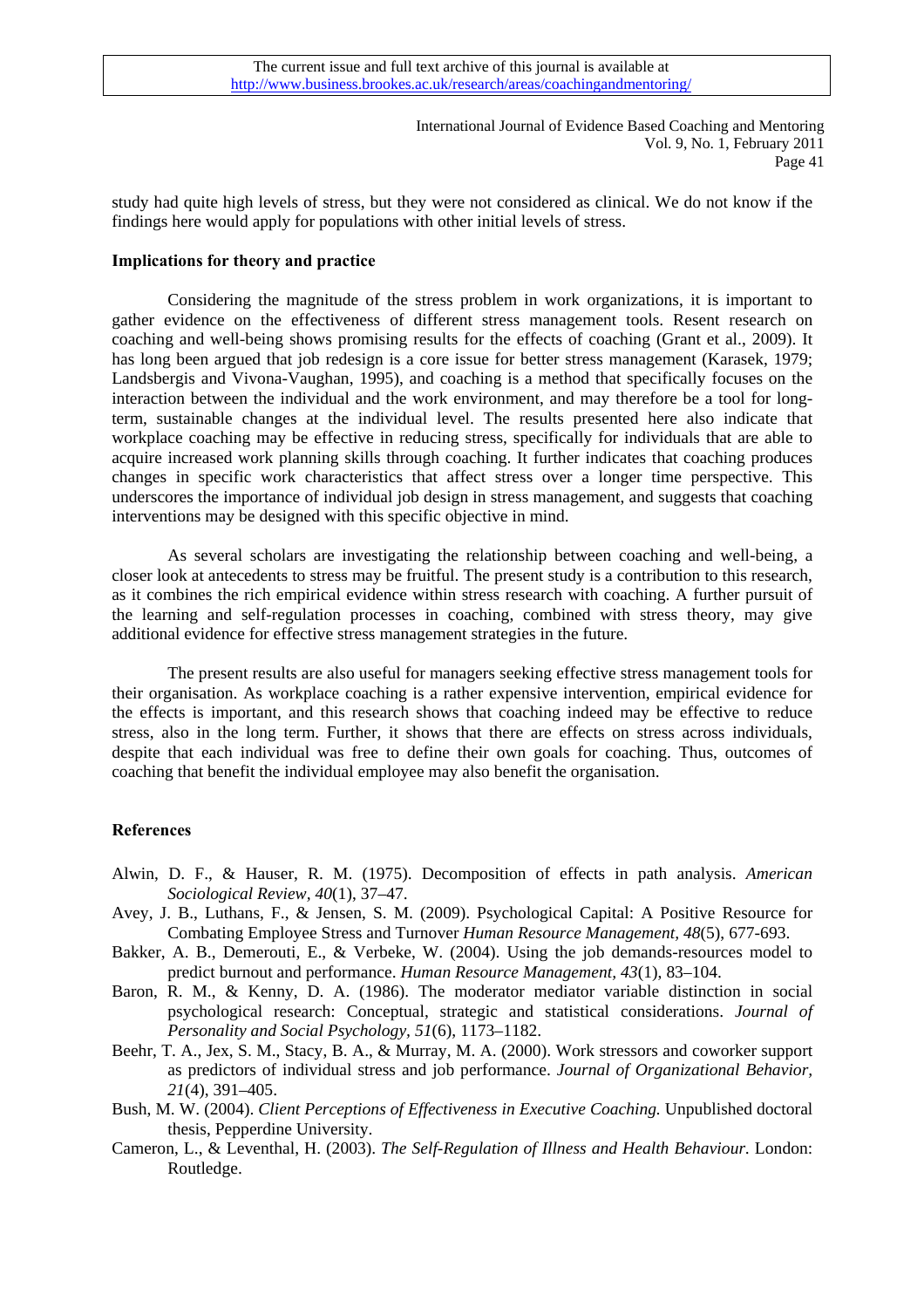- Cohen, J. (1977). *Statistical power analysis for the behavioral sciences.* New York: Academic Press.
- Cooper, C. L., Dewe, P. J., & O'Driscoll, M. P. (2001). *Organizational Stress*. Thousand Oaks, CA: Sage.
- Cox, T., Griffiths, A., & Rial-González, E. (2000). *Research on Work-related Stress*. Luxembourg: European Agency for Safety and Health at Work.
- Dallner, M., Elo, A.-L., Gamberale, F., Hottinen, V., Knardahl, S., Lindström, K., et al. (2000). Validation of the general Nordic questionnaire (QPS-Nordic) for psychological and social factors at work. Copenhagen: Nordic Council of Ministers.
- Edwards, J. R. (1992). A cybernetic theory of stress, coping, and well-being in organizations. *Academy of Management Review, 17*(2), 238–274.
- Elo, A.-L., Dallner, M., & Gamberale, L. (2001). *User's guide for the QPS Nordic: general Nordic questionnaire for psychological and social factors at work*. Copenhagen: Nordic Council of Ministers.
- Frayse, C. A., & Geringer, J. M. (2000). Self-management training for improving job performance: A field experiment involving salespeople. *Journal of Applied Psychology, 85*(3), 361–372.
- Frese, M., & Fay, D. (2001). Personal initiative: An active performance concept for work in the 21st century. *Research in Organizational Behavior, Vol 23* (Vol. 23, pp. 133–187). Amsterdam: JAI/Elsevier Science.
- Grant, A. M. (2003). The impact of life coaching on goal attainment, metacognition and mental health. *Social Behavior and Personality, 31*(3), 253–263.
- Grant, A. M. (2006). An integrative goal-focused approach to executive coaching. In D. Stober & A. M. Grant (Eds.), *Evidence-based Coaching Handbook*. New York, N. Y.: Wiley.
- Grant, A. M., Curtayne, L., & Burton, G. (2009). Executive coaching enhances goal attainment, resilience and workplace well-being: a randomised controlled study. *The Journal of Positive Psychology, 4*(5), 396-407.
- Green, S., Grant, A. M., & Rynsaardt, J. (2007). Evidence-based life coaching for senior high school students: Building hardiness and hope. *International Coaching Psychology Review, 2*(1), 24- 32.
- Gyllensten, K., & Palmer, S. (2005a). Can coaching reduce workplace stress? *International Journal of Evidence Based Coaching and Mentoring, 3*(2), 75–85.
- Gyllensten, K., & Palmer, S. (2005b). The relationship between coaching and workplace stress: A correlational study. *International Journal of Health Promotion and Education, 43*(3), 97–103.
- Hall, D. T. (2004). The protean career: A quarter-century journey. *Journal of Vocational Behavior, 65*(1), 1–13.
- Hall, D. T., Otazo, K. L., & Hollenbeck, G. P. (1999). Behind closed doors: What really happens in executive coaching. *Organizational Dynamics, 27*(3), 39–53.
- Häusser, J. A., Mojzisch, A., Niesel, M., & Schulz-Hardt, S. (2010). Ten years on: A review of recent research on the Job Demand-Control (-Support) model and psychological well-being. *Work & Stress, 1*, 1–35.
- Irwin, J. D., & Morrow, D. (2005). Health promotion theory in practice: An analysis of Co-Active Coaching. *International Journal of Evidence Based Coaching and Mentoring, 3*(1), 29–38.
- Karasek, R. A. (1979). Job demands, job decision latitude, and mental stress: Implications for job redesign *Administrative Science Quarterly, 24*(2), 285–308.
- Landsbergis, P. A., & Vivona-Vaughan, E. (1995). Evaluation of an occupational stress intervention in a public agency. *Journal of Organizational Behavior, 16*(1), 29–48.
- Lazarus, R. S. (2000). Toward better research on stress and coping. *American Psychologist, 55*(6), 665-673.
- Lazarus, R. S. (1990). Theory-based stress measurement. *Psychological Inquiry, 1*(1), 41–51.
- Lazarus, R. S., & Folkman, S. (1984). *Stress, Appraisal and Coping*. New York: Springer Publications.